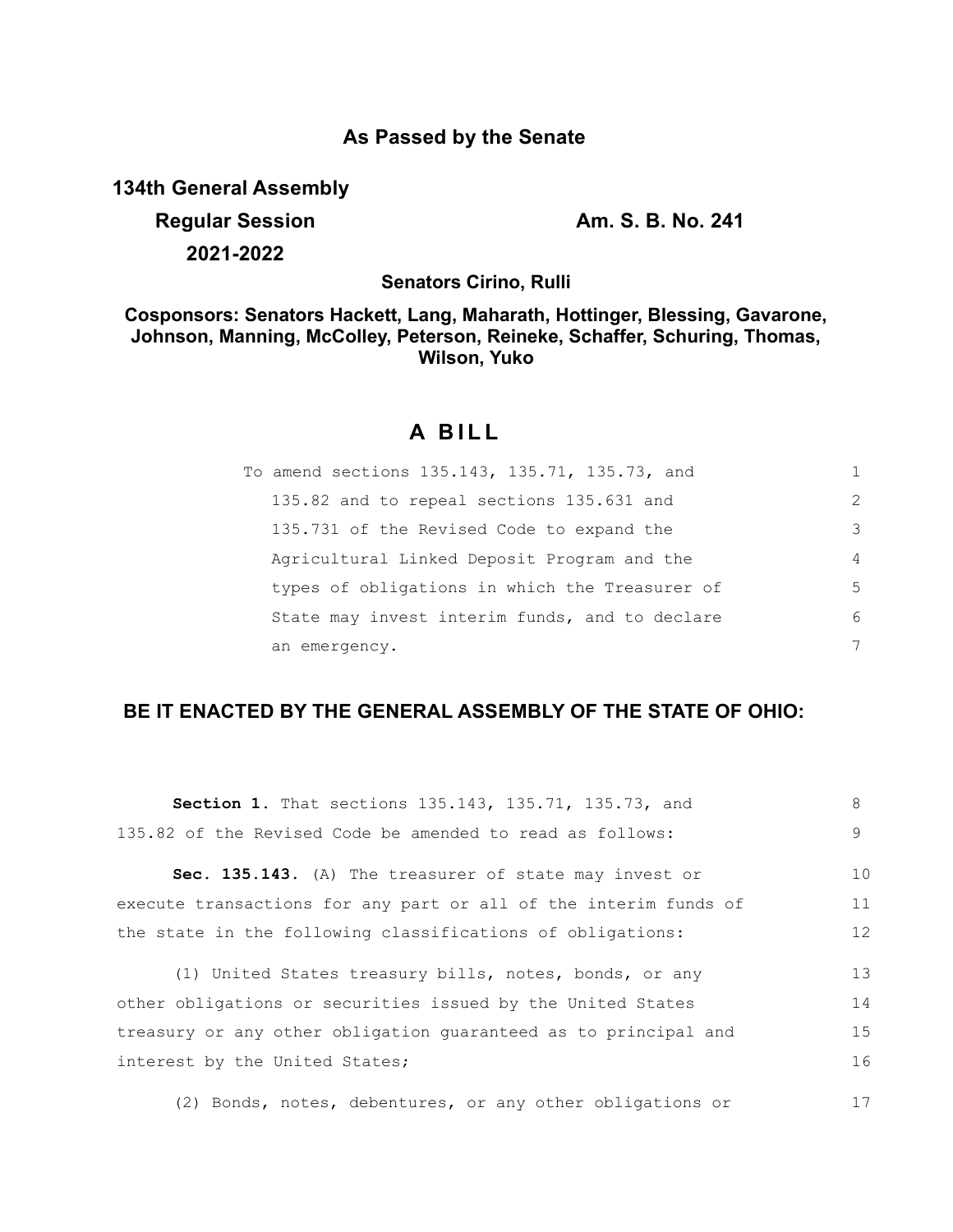#### **Am. S. B. No. 241 Page 2 As Passed by the Senate**

```
securities issued by any federal government agency or
instrumentality; 
      (3)(a) Bonds, notes, and other obligations of the state of
Ohio, including, but not limited to, any obligations issued by
the treasurer of state, the Ohio public facilities commission,
the Ohio building authority, the Ohio housing finance agency,
the Ohio water development authority, and the Ohio turnpike
infrastructure commission, the Ohio higher educational facility
commission, and state institutions of higher education as
defined in section 3345.011 of the Revised Code;
      (b) Bonds, notes, and other obligations of any state or
political subdivision thereof rated in the three highest
categories by at least one nationally recognized standard rating
service and purchased through a registered securities broker or
dealer, provided the treasurer of state is not the sole
purchaser of the bonds, notes, or other obligations at original
issuance. 
      (4)(a) Written repurchase agreements with any eligible
Ohio financial institution that is a member of the federal
reserve system or federal home loan bank, or any registered
United States government securities dealer, under the terms of
which agreement the treasurer of state purchases and the
eligible financial institution or dealer agrees unconditionally
to repurchase any of the securities that are listed in division
(A)(1), (2), or (6) of this section. The market value of
securities subject to these transactions must exceed the
principal value of the repurchase agreement by an amount
specified by the treasurer of state, and the securities must be
delivered into the custody of the treasurer of state or the
                                                                            18
                                                                            19
                                                                            20
                                                                            21
                                                                            22
                                                                            23
                                                                            2425
                                                                            26
                                                                            27
                                                                            28
                                                                            29
                                                                            30
                                                                            31
                                                                            32
                                                                            33
                                                                            34
                                                                            35
                                                                            36
                                                                            37
                                                                            38
                                                                            39
                                                                            40
                                                                            41
                                                                            42
                                                                            43
                                                                            44
                                                                            45
                                                                            46
```
qualified trustee or agent designated by the treasurer of state.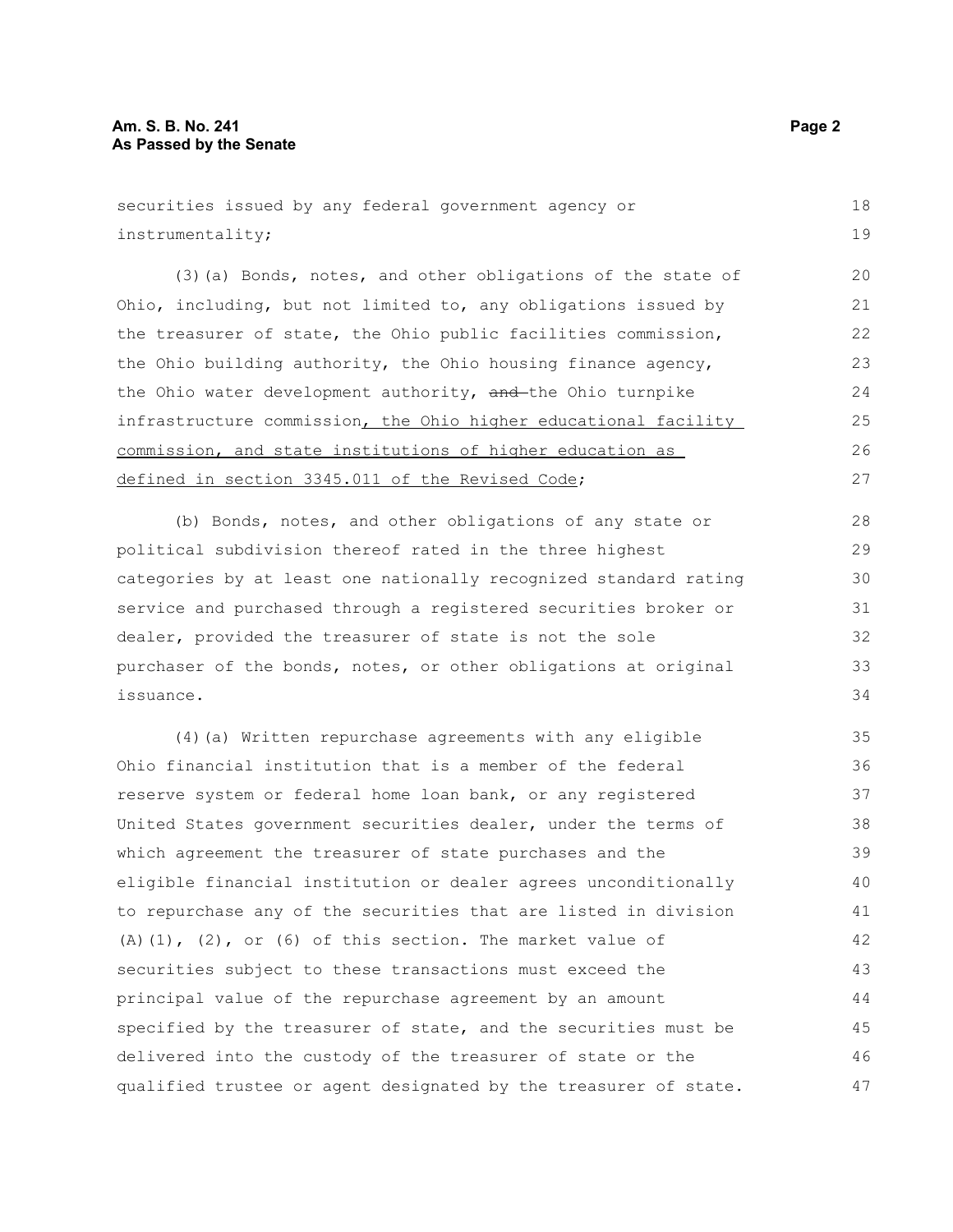The agreement shall contain the requirement that for each transaction pursuant to the agreement, the participating institution or dealer shall provide all of the following information: (i) The par value of the securities; (ii) The type, rate, and maturity date of the securities; (iii) A numerical identifier generally accepted in the securities industry that designates the securities. (b) The treasurer of state also may sell any securities, listed in division (A)(1), (2), or (6) of this section, regardless of maturity or time of redemption of the securities, under the same terms and conditions for repurchase, provided that the securities have been fully paid for and are owned by the treasurer of state at the time of the sale. (5) Securities lending agreements with any eligible financial institution that is a member of the federal reserve system or federal home loan bank or any recognized United States government securities dealer, under the terms of which agreements the treasurer of state lends securities and the eligible financial institution or dealer agrees to simultaneously exchange similar securities or cash, equal value for equal value. Securities and cash received as collateral for a securities lending agreement are not interim funds of the state. 48 49 50 51 52 53 54 55 56 57 58 59 60 61 62 63 64 65 66 67 68 69 70 71

The investment of cash collateral received pursuant to a securities lending agreement may be invested only in such instruments specified by the treasurer of state in accordance with a written investment policy. 72 73 74 75

(6) Various forms of commercial paper issued by any entity 76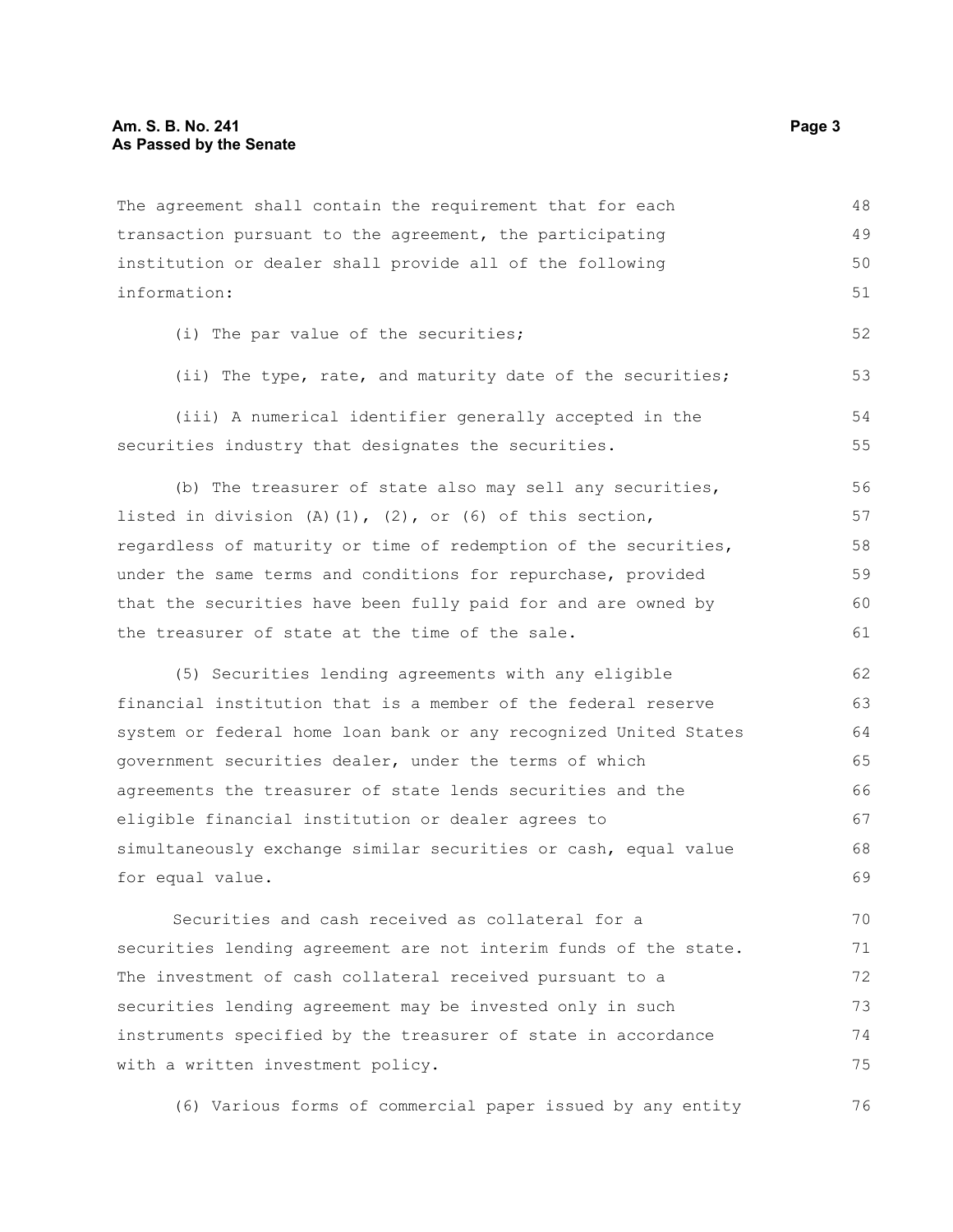#### **Am. S. B. No. 241 Page 4 As Passed by the Senate**

that is organized under the laws of the United States or a state, which notes are rated in the two highest categories by two nationally recognized standard rating services, provided that the total amount invested under this section in any commercial paper at any time shall not exceed forty per cent of the state's total average portfolio, as determined and calculated by the treasurer of state; 77 78 79 80 81 82 83

(7) Bankers acceptances, maturing in two hundred seventy days or less, provided that the total amount invested in bankers acceptances at any time shall not exceed ten per cent of the state's total average portfolio, as determined and calculated by the treasurer of state;

(8) Certificates of deposit in eligible institutions applying for interim moneys as provided in section 135.08 of the Revised Code, including linked deposits as provided in sections 135.61 to 135.67 of the Revised Code, agricultural linked deposits as provided in sections 135.71 to 135.76 of the Revised Code, business linked deposits as provided in sections 135.77 to 135.774 of the Revised Code, and housing linked deposits as provided in sections 135.81 to 135.87 of the Revised Code;

(9) Negotiable certificates of deposit denominated in United States dollars issued by a nationally or state-chartered bank, a savings association or a federal association, a state or federal credit union, or a federally licensed or state-licensed branch of a foreign bank, which are rated in the two highest categories by two nationally recognized standard rating services, provided that the total amount invested under this section in negotiable certificates of deposit at any time shall not exceed twenty-five per cent of the state's total average portfolio, as determined and calculated by the treasurer of 97 98 99 100 101 102 103 104 105 106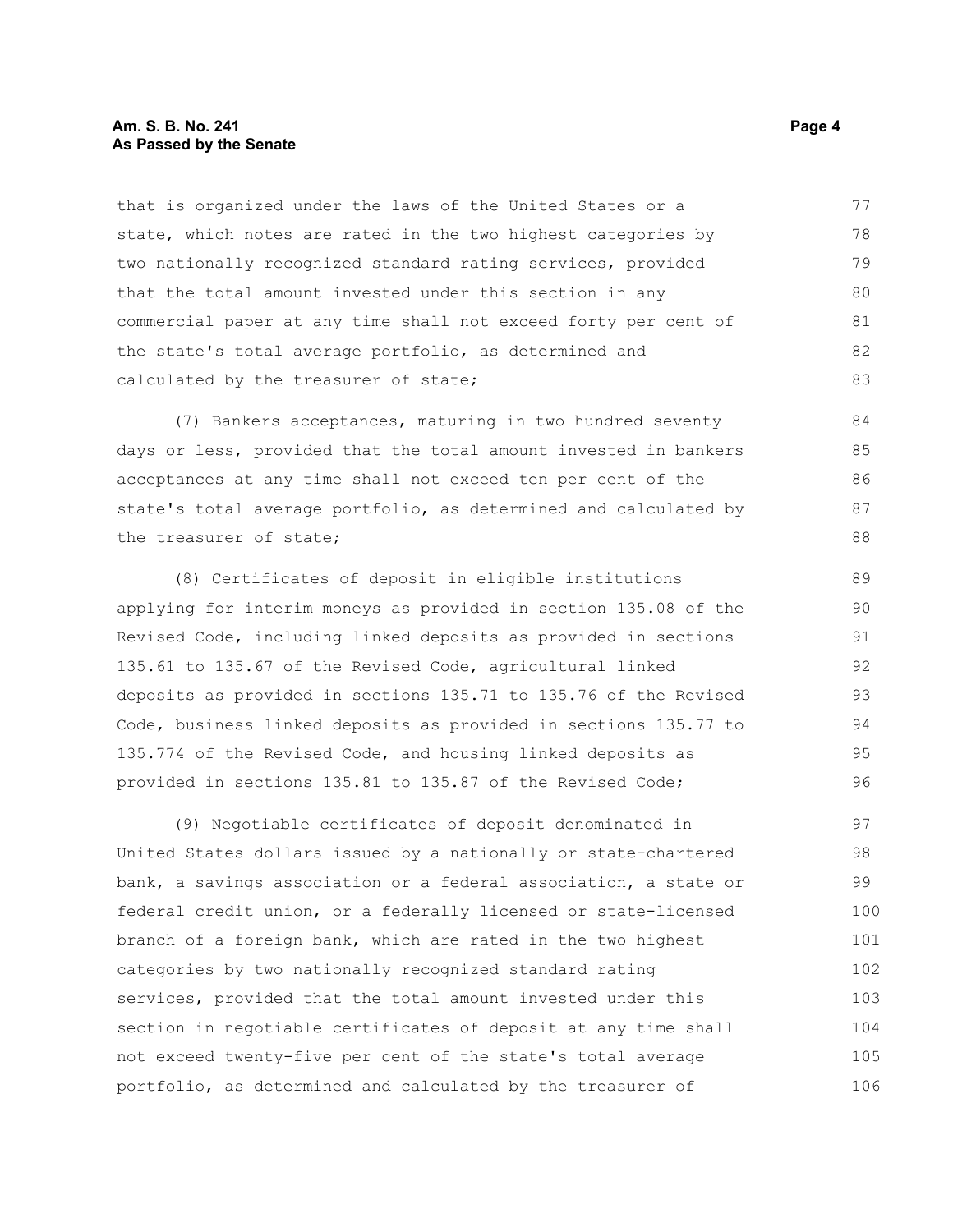#### **Am. S. B. No. 241 Page 5 As Passed by the Senate**

state. Interim funds invested in accordance with division (A)(9) of this section are not limited to institutions applying for interim moneys under section 135.08 of the Revised Code, nor are they subject to any pledging requirements described in sections 135.18, 135.181, or 135.182 of the Revised Code. 107 108 109 110 111

(10) The state treasurer's investment pool authorized under section 135.45 of the Revised Code; 112 113

(11) Debt interests, other than commercial paper described in division (A)(6) of this section, rated in the three highest categories by two nationally recognized standard rating services and issued by entities that are organized under the laws of the United States or a state, or issued by foreign nations diplomatically recognized by the United States government, or any instrument based on, derived from, or related to such interests, provided that: 114 115 116 117 118 119 120 121

(a) The investments in debt interests other than commercial paper shall not exceed in the aggregate twenty-five per cent of the state's portfolio. 122 123 124

(b) The investments in debt interests issued by foreign nations shall not exceed in the aggregate two per cent of the state's portfolio. 125 126 127

The treasurer of state shall invest under division (A)(11) of this section in a debt interest issued by a foreign nation only if the debt interest is backed by the full faith and credit of that foreign nation, and provided that all interest and principal shall be denominated and payable in United States funds. 128 129 130 131 132 133

(c) When added to the investment in commercial paper and negotiable certificates of deposit, the investments in the debt 134 135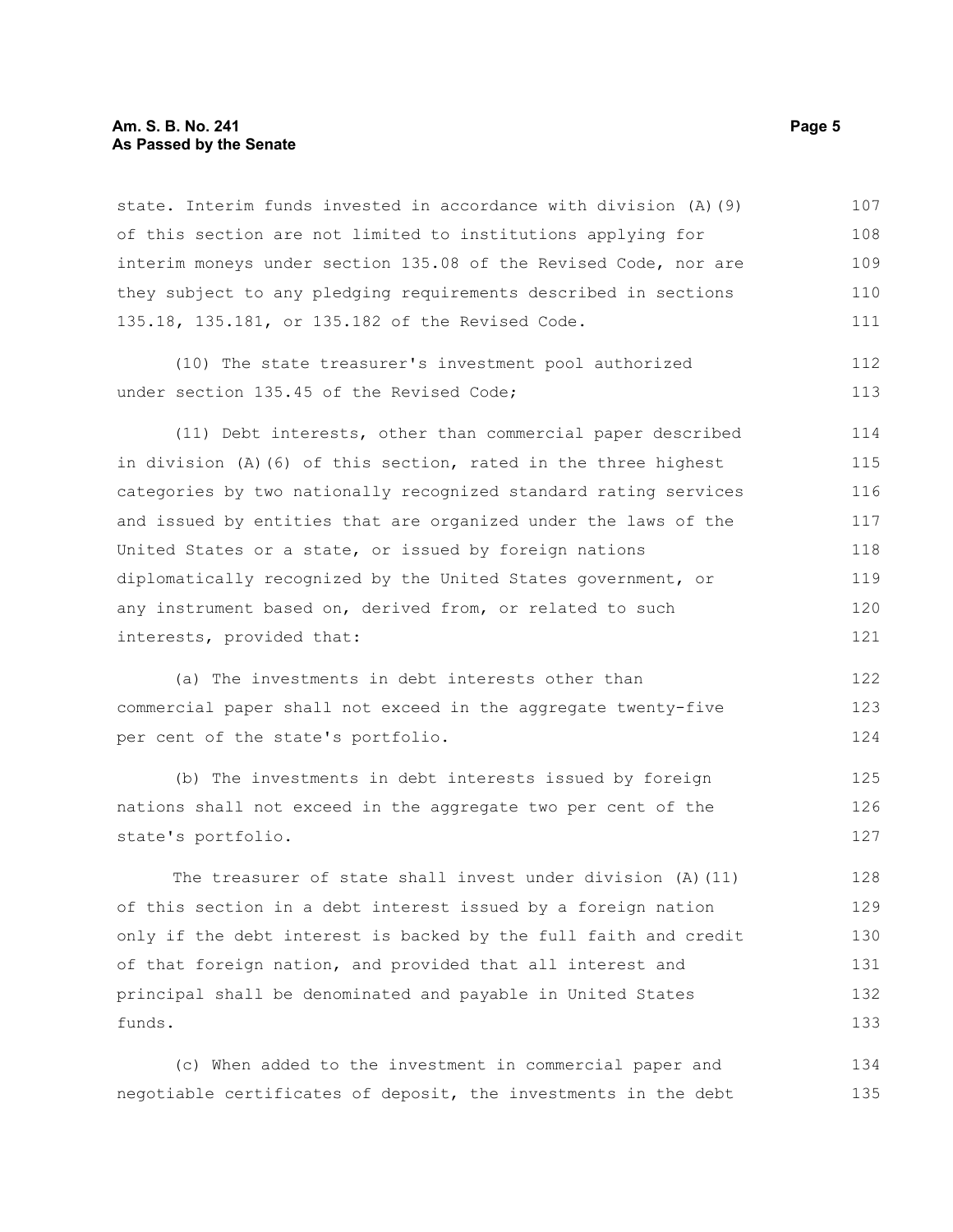interests of a single issuer shall not exceed in the aggregate five per cent of the state's portfolio. (d) For purposes of division (A)(11) of this section, a debt interest is rated in the three highest categories by two nationally recognized standard rating services if either the debt interest itself or the issuer of the debt interest is rated, or is implicitly rated, in the three highest categories by two nationally recognized standard rating services. (e) For purposes of division (A)(11) of this section, the "state's portfolio" means the state's total average portfolio, as determined and calculated by the treasurer of state. (12) No-load money market mutual funds rated in the highest category by one nationally recognized standard rating service or consisting exclusively of obligations described in division  $(A)$   $(1)$ ,  $(2)$ , or  $(6)$  of this section and repurchase agreements secured by such obligations $\div_L$ (13) Obligations issued by, or on behalf of, an Ohio political subdivision under Chapter 133. of the Revised Code or Section 12 of Article XVIII, Ohio Constitution, and identified in an agreement described in division (G) of this section; (14) Obligations issued by the state of Ohio, any political subdivision thereof, or by or on behalf of any nonprofit corporation or association doing business in this state rated in the four highest categories by at least one nationally recognized standard rating service and identified in an agreement described in division (K) of this section. (B) Whenever, during a period of designation, the treasurer of state classifies public moneys as interim moneys, 136 137 138 139 140 141 142 143 144 145 146 147 148 149 150 151 152 153 154 155 156 157 158 159 160 161 162 163

the treasurer of state shall notify the state board of deposit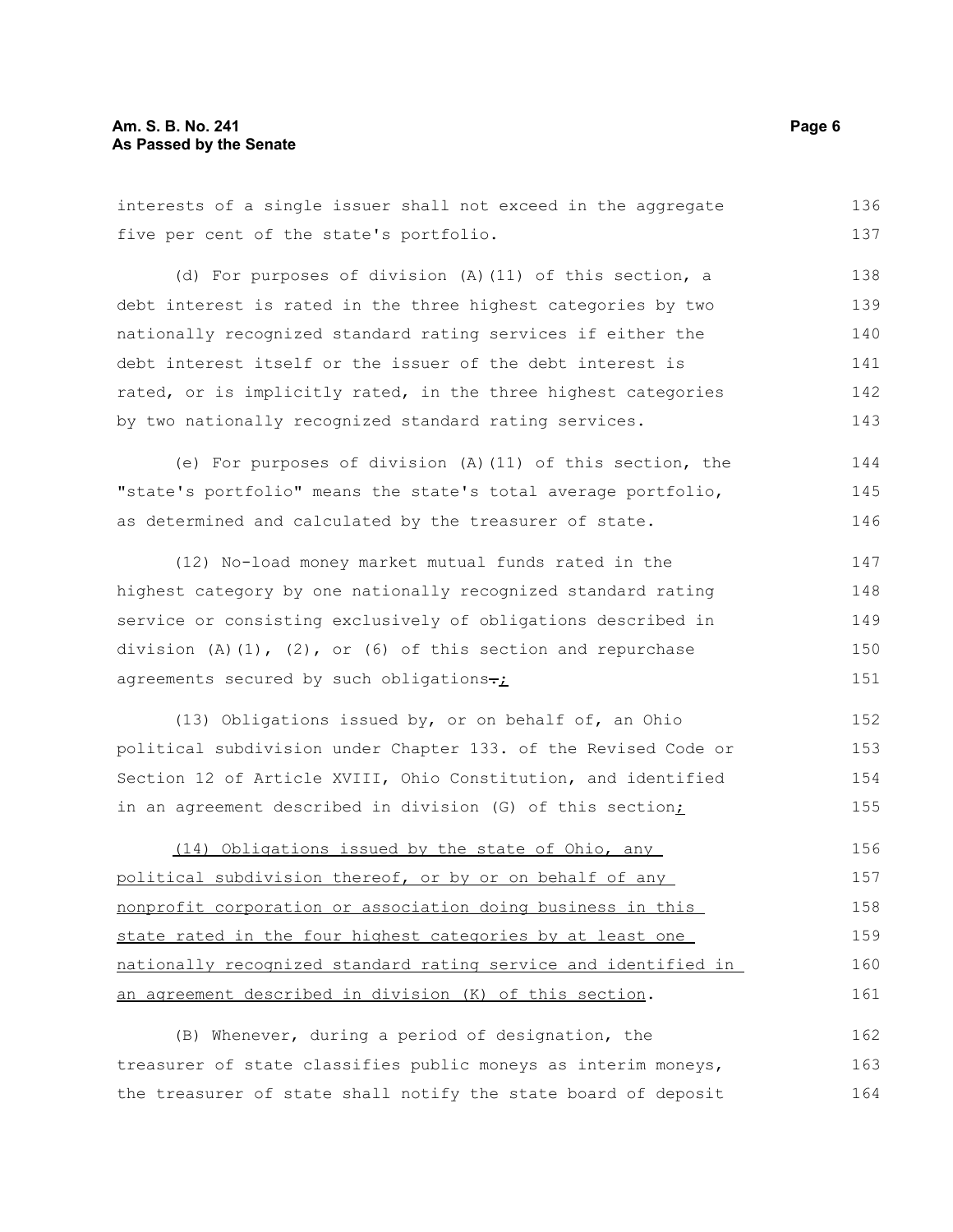#### **Am. S. B. No. 241 Page 7 Page 7 Page 7 Page 7 Page 7 Page 7 Page 7 Page 7 Page 7 Page 7 Page 7 As Passed by the Senate**

of such action. The notification shall be given within thirty days after such classification and, in the event the state board of deposit does not concur in such classification or in the investments or deposits made under this section, the board may order the treasurer of state to sell or liquidate any of the investments or deposits, and any such order shall specifically describe the investments or deposits and fix the date upon which they are to be sold or liquidated. Investments or deposits so ordered to be sold or liquidated shall be sold or liquidated for cash by the treasurer of state on the date fixed in such order at the then current market price. Neither the treasurer of state nor the members of the state board of deposit shall be held accountable for any loss occasioned by sales or liquidations of investments or deposits at prices lower than their cost. Any loss or expense incurred in making these sales or liquidations is payable as other expenses of the treasurer's office. 165 166 167 168 169 170 171 172 173 174 175 176 177 178 179 180

(C) If any securities or obligations invested in by the treasurer of state pursuant to this section are registrable either as to principal or interest, or both, such securities or obligations shall be registered in the name of the treasurer of state. 181 182 183 184 185

(D) The treasurer of state is responsible for the safekeeping of all securities or obligations under this section. Any such securities or obligations may be deposited for safekeeping as provided in section 113.05 of the Revised Code. 186 187 188 189

(E) Interest earned on any investments or deposits authorized by this section shall be collected by the treasurer of state and credited by the treasurer of state to the proper fund of the state. 190 191 192 193

(F) Whenever investments or deposits acquired under this 194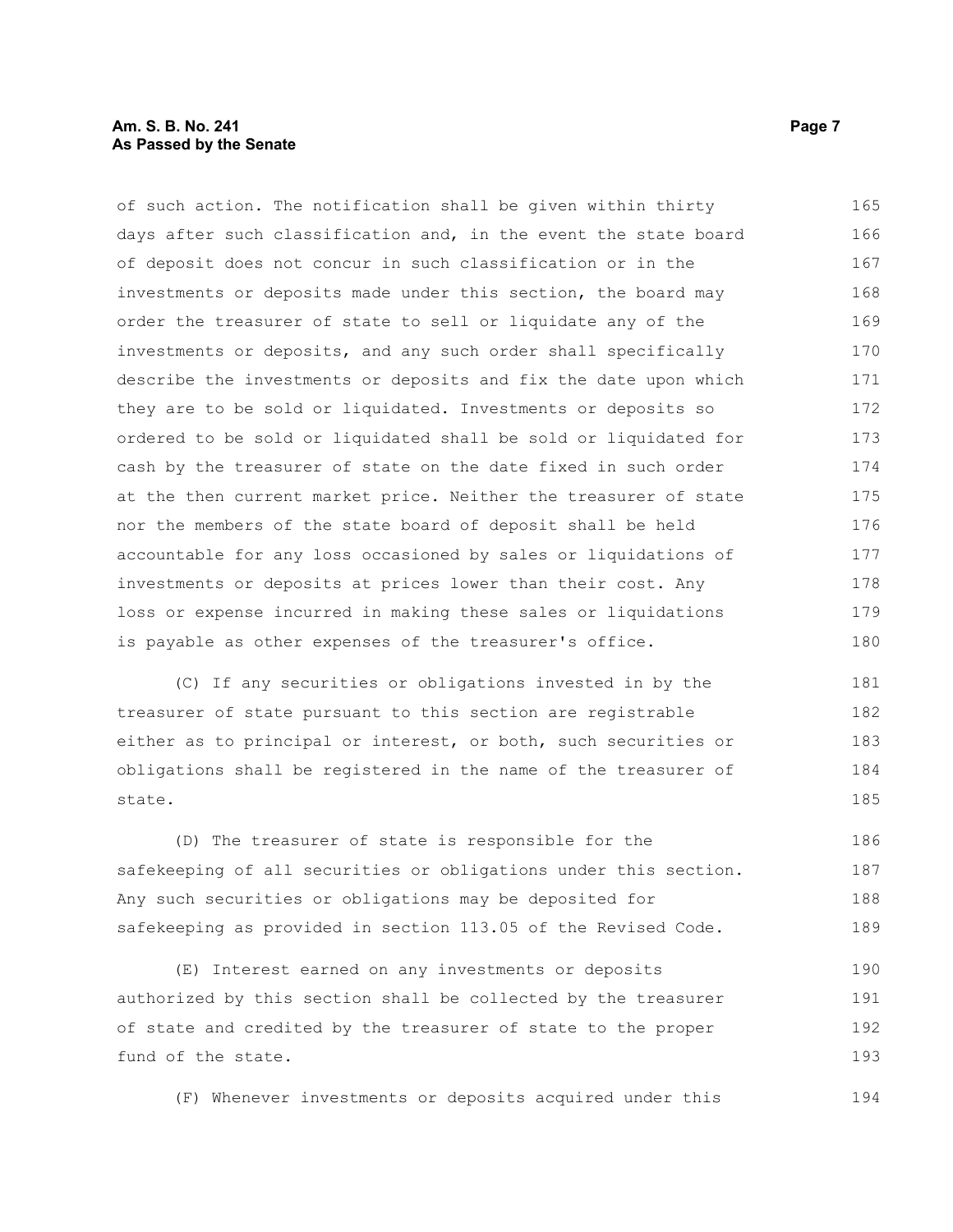#### **Am. S. B. No. 241 Page 8 As Passed by the Senate**

section mature and become due and payable, the treasurer of state shall present them for payment according to their tenor, and shall collect the moneys payable thereon. The moneys so collected shall be treated as public moneys subject to sections 135.01 to 135.21 of the Revised Code. 195 196 197 198 199

(G) The treasurer of state and any entity issuing obligations referred to in division (A)(13) of this section, which obligations mature within one year from the original date of issuance, may enter into an agreement providing for: 200 201 202 203

(1) The purchase of those obligations by the treasurer of state on terms and subject to conditions set forth in the agreement; 204 205 206

(2) The payment to the treasurer of state of a reasonable fee as consideration for the agreement of the treasurer of state to purchase those obligations; provided, however, that the treasurer of state shall not be authorized to enter into any such agreement with a board of education of a school district that has an outstanding obligation with respect to a loan received under authority of section 3313.483 of the Revised Code.

(H) For purposes of division (G) of this section, a fee shall not be considered reasonable unless it is set to recover only the direct costs, a reasonable estimate of the indirect costs associated with the purchasing of obligations under division (G) of this section and any reselling of the obligations or any interest in the obligations, including interests in a fund comprised of the obligations, and the administration thereof. No money from the general revenue fund shall be used to subsidize the purchase or resale of these obligations. 215 216 217 218 219 220 221 222 223 224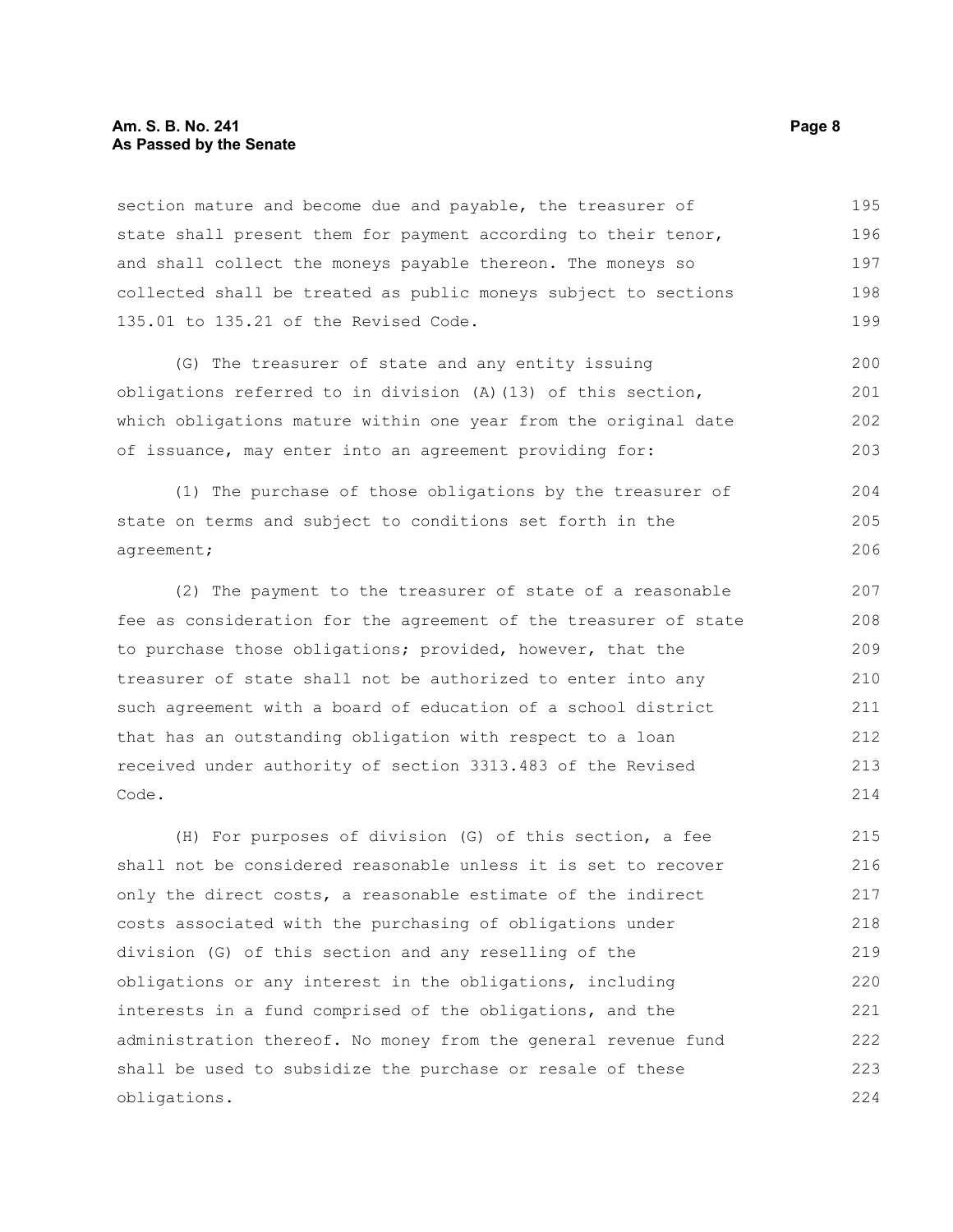### **Am. S. B. No. 241** Page 9 **As Passed by the Senate**

| (I) All money collected by the treasurer of state from the       | 225 |
|------------------------------------------------------------------|-----|
| fee imposed by division (G) of this section shall be deposited   | 226 |
| to the credit of the state political subdivision obligations     | 227 |
| fund, which is hereby created in the state treasury. Money       | 228 |
| credited to the fund shall be used solely to pay the treasurer   | 229 |
| of state's direct and indirect costs associated with purchasing  | 230 |
| and reselling obligations under division (G) of this section.    | 231 |
| (J) As used in this section, "political subdivision" means       | 232 |
| a county, township, municipal corporation, school district, or   | 233 |
| other body corporate and politic responsible for governmental    | 234 |
| activities in a geographic area smaller than that of the state.  | 235 |
| (K) (1) The treasurer of state and any entity issuing            | 236 |
| obligations referred to in division (A) (14) of this section,    | 237 |
| which obligations have a demand feature to tender the obligation | 238 |
| at par plus accrued interest, may enter into an agreement        | 239 |
| providing for the following:                                     | 240 |
| (a) The purchase of the obligations by the treasurer of          | 241 |
| state on terms and subject to conditions set forth in the        | 242 |
| agreement;                                                       | 243 |
| (b) Payment to the treasurer of state of a fee as                | 244 |
| consideration for the agreement of the treasurer of state to     | 245 |
| purchase the obligations.                                        | 246 |
| (2) The treasurer of state shall not enter into agreements       | 247 |
| under division (K) (1) of this section for obligations that, in  | 248 |
| the aggregate, exceed ten per cent of the state's total average  | 249 |
| portfolio, as determined and calculated by the treasurer of      | 250 |
| state.                                                           | 251 |
| (3) For purposes of division (A) (14) of this section, an        | 252 |

obligation is rated in the four highest categories by at least 253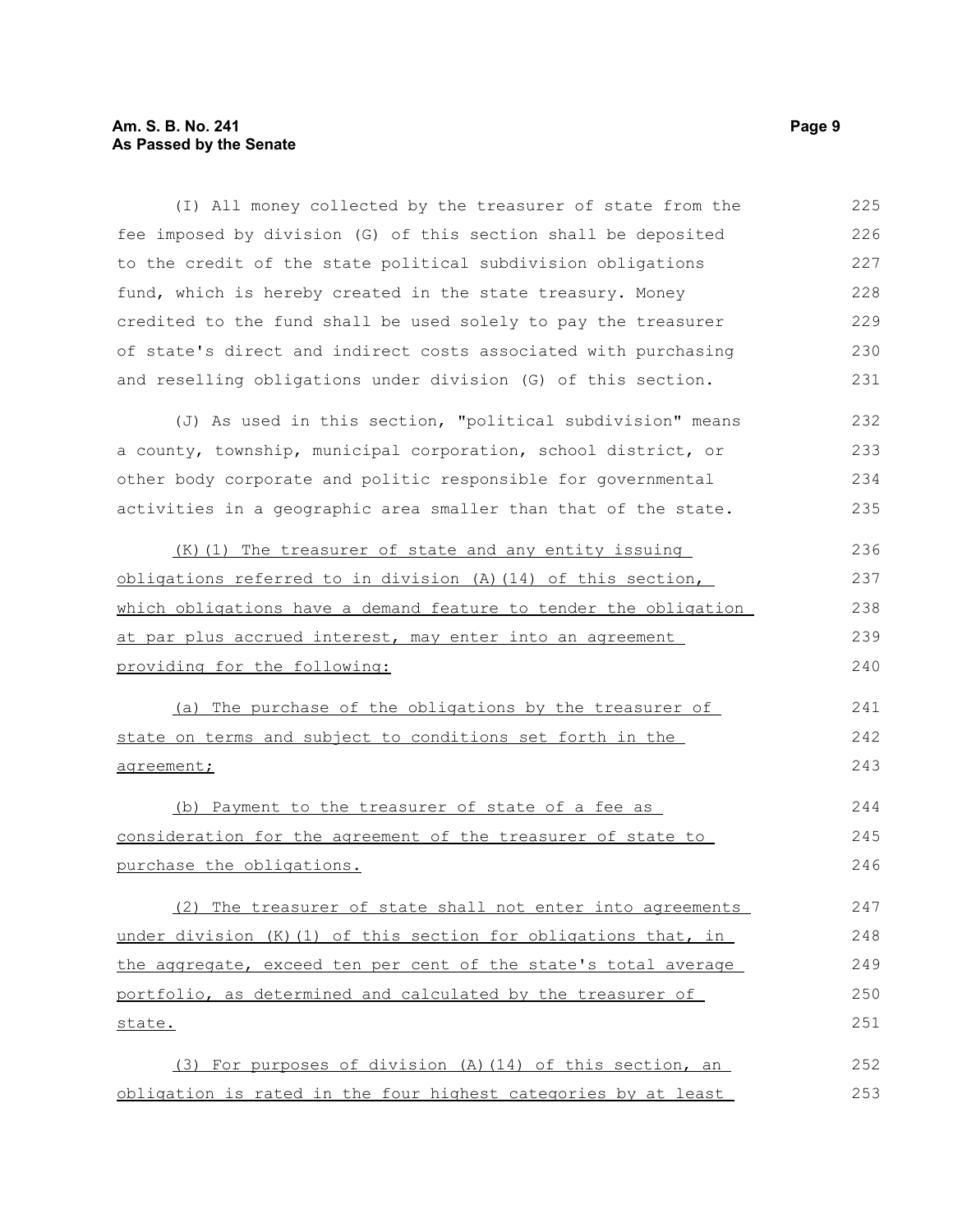| one nationally recognized standard rating service if either the  |     |
|------------------------------------------------------------------|-----|
| debt interest itself or the obligor of the debt interest is      | 255 |
| rated in the four highest categories by at least one nationally  | 256 |
| recognized standard rating service.                              | 257 |
| (4) All money collected by the treasurer of state from the       | 258 |
| fee imposed by division (K) of this section shall be deposited   | 259 |
| to the credit of the state securities tender program fund, which | 260 |
| is hereby created in the state treasury. The amount of income    | 261 |
| from the state securities tender program credited to the state   | 262 |
| securities tender program fund shall not exceed one per cent of  | 263 |
| the average par value of obligations subject to agreements under | 264 |
| division (K) (1) of this section. All other such income shall be | 265 |
| credited to the general revenue fund. The treasurer of state may | 266 |
| use the state securities tender program fund solely for          | 267 |
| operations of the office of the treasurer of state.              |     |
| (L)(1) The treasurer of state and a state university or          | 269 |
| college issuing obligations under section 3345.12 of the Revised | 270 |
| Code may enter into an agreement providing for the following:    | 271 |
| (a) The purchase of those obligations by the treasurer of        | 272 |
| state pursuant to division (A) (3) (a) of this section on terms  | 273 |
| and subject to conditions set forth in the agreement;            | 274 |
| (b) The department of higher education to withhold, in the       | 275 |
| event the state university or college does not pay bond service  | 276 |
| charges on the obligations when due, appropriated funds          | 277 |
| allocated to the state university or college in an amount        | 278 |
| sufficient to pay bond service charges on the obligations, less  | 279 |
| any amounts deposited for that purpose under the bond            | 280 |
| proceedings. Upon the request of the treasurer of state, the     | 281 |
| department of higher education shall promptly pay to the         | 282 |
| treasurer of state the amounts withheld.                         | 283 |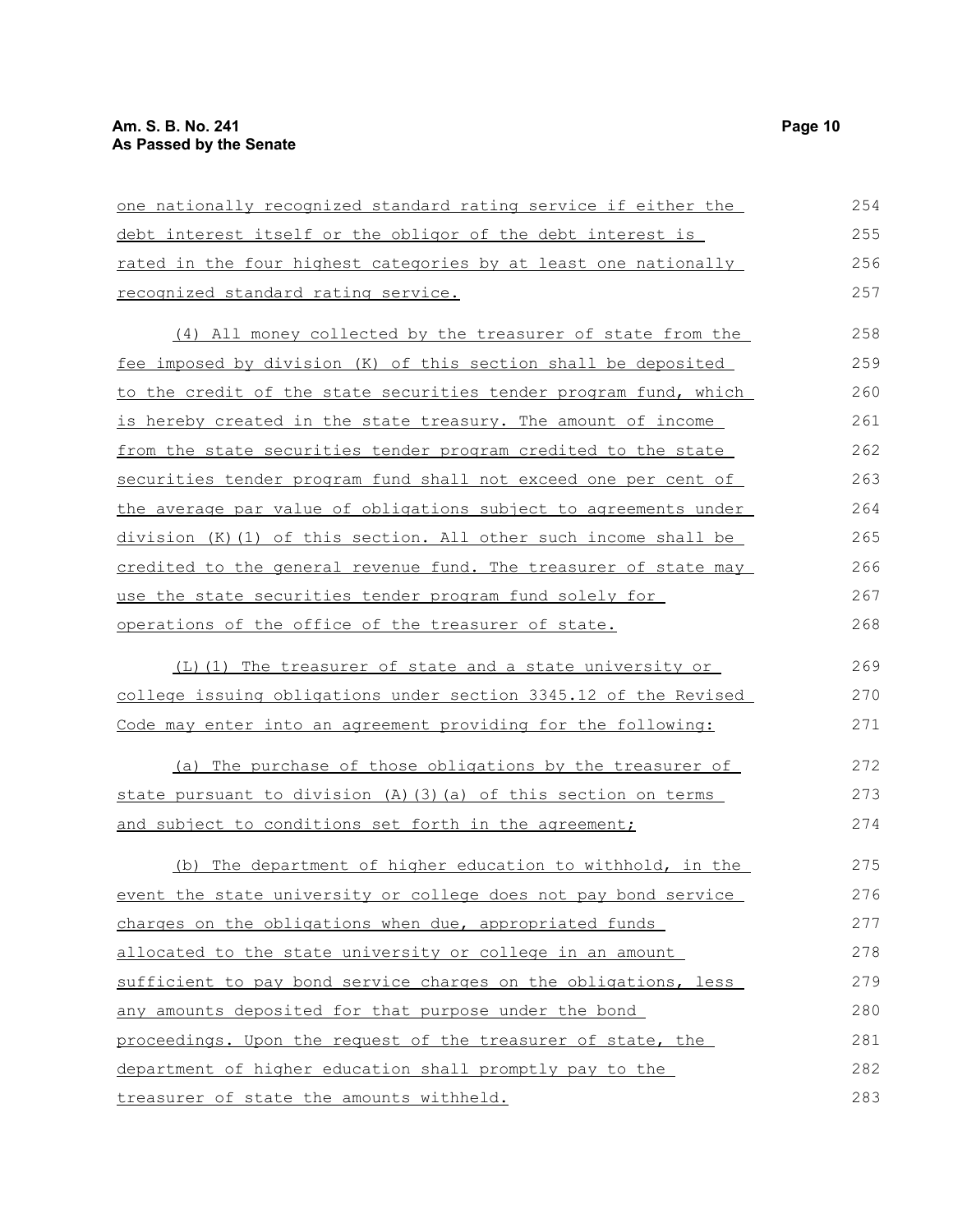| (2) For purposes of division (L) (1) of this section,            | 284 |
|------------------------------------------------------------------|-----|
| "obligations," "state university or college," "bond service      | 285 |
| charges," and "bond proceedings" have the same meanings as in    | 286 |
| section 3345.12 of the Revised Code.                             | 287 |
| Sec. 135.71. As used in sections 135.71 to 135.76 of the         | 288 |
| Revised Code:                                                    | 289 |
| (A) "Eligible agricultural business" means any person            | 290 |
| engaged in agriculture that has all of the following             | 291 |
| characteristics:                                                 | 292 |
| (1) Is headquartered and domiciled in this state;                | 293 |
| (2) Maintains land or facilities for agricultural purposes       | 294 |
| in this state provided that the land or facilities within this   | 295 |
| state comprise not less than fifty-one per cent of the total of  | 296 |
| all lands or facilities maintained by the person;                | 297 |
| (3) Is either organized for profit or as an agricultural         | 298 |
| cooperative as defined in section 1729.01 of the Revised Code.   | 299 |
| (B) "Eligible lending institution" means a financial             | 300 |
| institution that is eligible to make commercial loans, agrees to | 301 |
| participate in the agricultural linked deposit program, and is   | 302 |
| any of the following:                                            | 303 |
| (1) Is a public depository of state funds under section          | 304 |
| 135.03 of the Revised Code;                                      | 305 |
| (2) Notwithstanding sections 135.01 to 135.21 of the             | 306 |
| Revised Code, is an institution of the farm credit system        | 307 |
| organized under the federal "Farm Credit Act of 1971," 85 Stat.  | 308 |
| 583, 12 U.S.C.A. 2001, as amended;                               | 309 |
| (3) Notwithstanding sections 135.01 to 135.21 of the             | 310 |
| Revised Code, is a federal credit union, a foreign credit union  | 311 |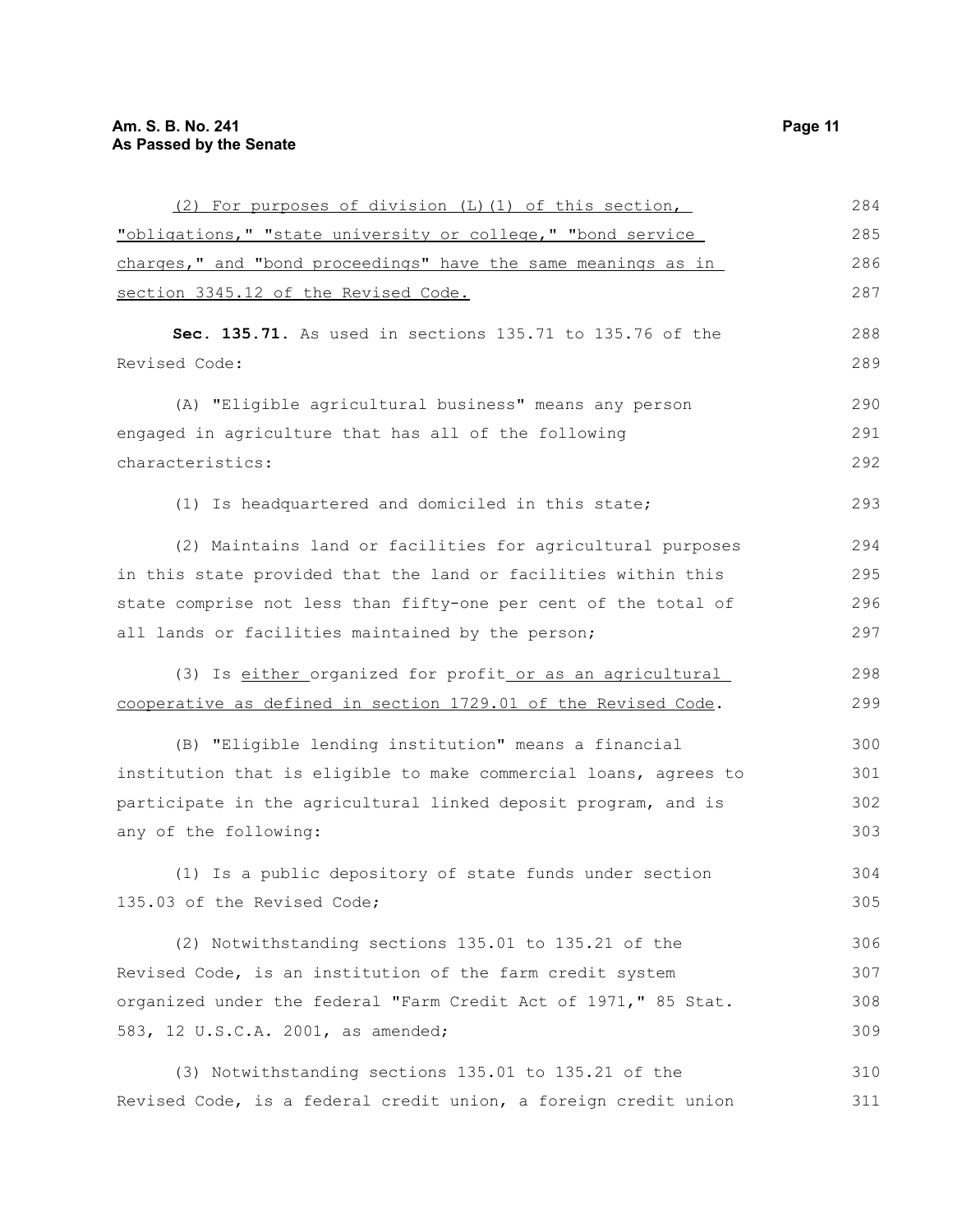licensed pursuant to section 1733.39 of the Revised Code, or a credit union as defined in section 1733.01 of the Revised Code, located in this state. 312 313 314

(C) "Agricultural linked deposit" means a certificate of deposit placed by the treasurer of state with an eligible lending institution under section 135.74 of the Revised Code, share certificates issued by an eligible lending institution that are purchased by the treasurer of state, or an investment in bonds, notes, debentures, or other obligations or securities issued by the federal farm credit bank with regard to an eligible lending institution. 315 316 317 318 319 320 321 322

(D) "Loan" means a contractual agreement under which an eligible lending institution agrees to lend money in the form of an upfront lump sum, a line of credit, or any other reasonable arrangement approved by the treasurer of state. 323 324 325 326

**Sec. 135.73.** (A) An eligible lending institution that desires to receive an agricultural linked deposit shall accept and review applications for loans from eligible agricultural businesses. The lending institution shall apply all usual lending standards to determine the creditworthiness of each eligible agricultural business. No loan shall exceed one hundredfifty thousand dollarsan amount determined by the treasurer of state. 327 328 329 330 331 332 333 334

(B) An eligible agricultural business shall certify on its loan application that the reduced rate loan will be used exclusively for agricultural purposes on land or in facilities owned or operated by the business in this state and that the loan will materially contribute to the preservation of the business. Whoever knowingly makes a false statement concerning such application is guilty of the offense of falsification under 335 336 337 338 339 340 341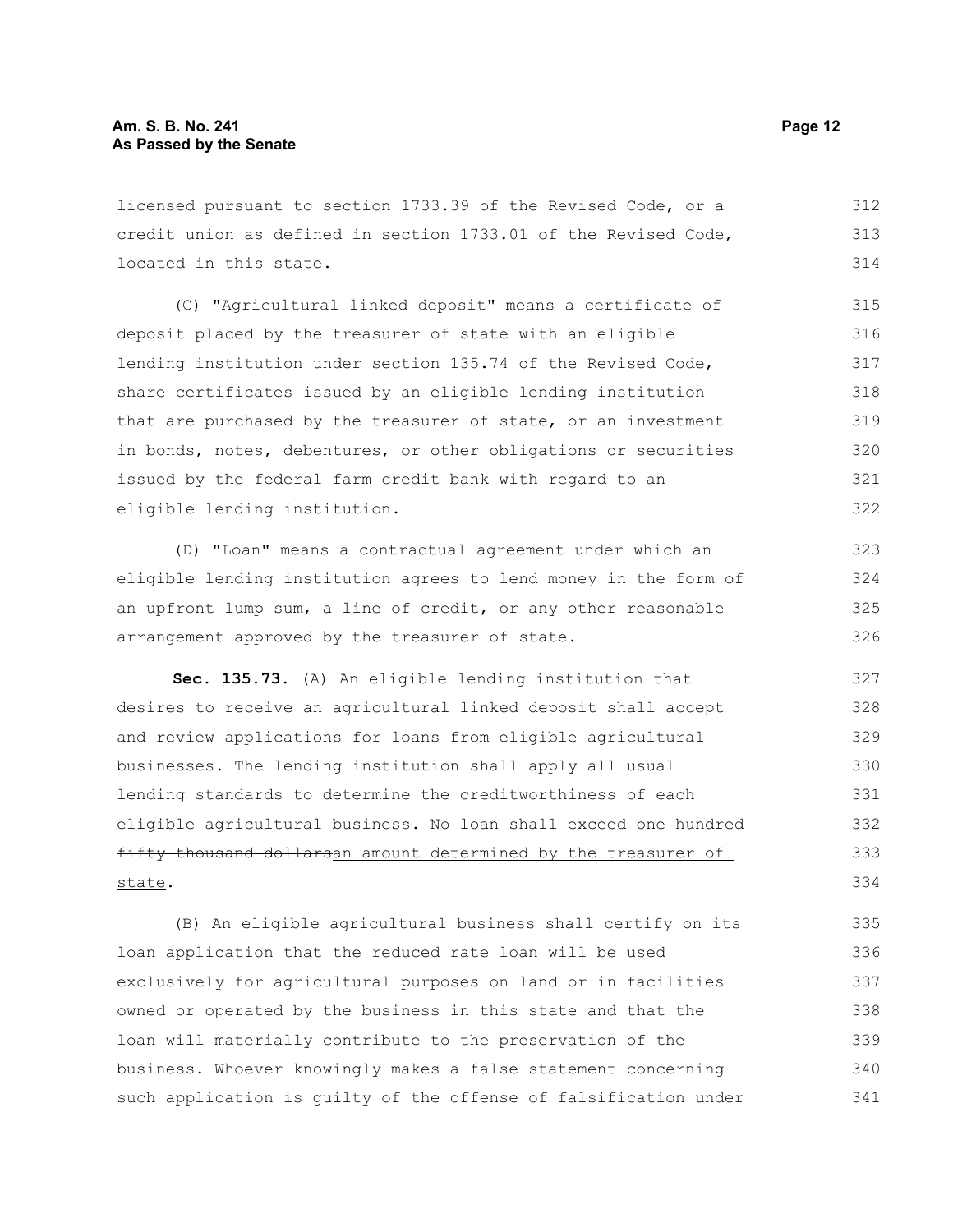section 2921.13 of the Revised Code.

(C) In considering which eligible agricultural businesses to include in the agricultural linked deposit loan package for reduced rate loans, the eligible lending institution shall give priority to the immediacy of a business's financial need for the loan to meet planting deadlines. The institution may also consider the economic needs of the area in which the business is located and other factors it considers appropriate to determine the relative financial need of the business. 343 344 345 346 347 348 349 350

(D) The eligible lending institution shall forward to the treasurer of state an agricultural linked deposit loan package, in the form and manner prescribed by the treasurer of state. The package shall include information regarding the amount of the loan requested by each eligible agricultural business and such other information regarding each business as the treasurer of state requires. The institution shall certify that each applicant is an eligible agricultural business, and shall, for each business, certify the present borrowing rate applicable to each specific eligible agricultural business. 351 352 353 354 355 356 357 358 359 360

**Sec. 135.82.** (A) The general assembly finds that there exists in this state a lack of affordable financing options to promote solutions to a number of housing issues, including, but not limited to, home improvement, home restoration, energy efficiency, retention of historic significance, controlling urban sprawl, neighborhood revitalization, affordable housing, home ownership for persons unable to secure conventional financing, urban development, and economic revitalization of a residential area as a result of a natural disaster or other catastrophic occurrence. Accordingly, it is declared to be the public policy of the state through housing linked deposits to 361 362 363 364 365 366 367 368 369 370 371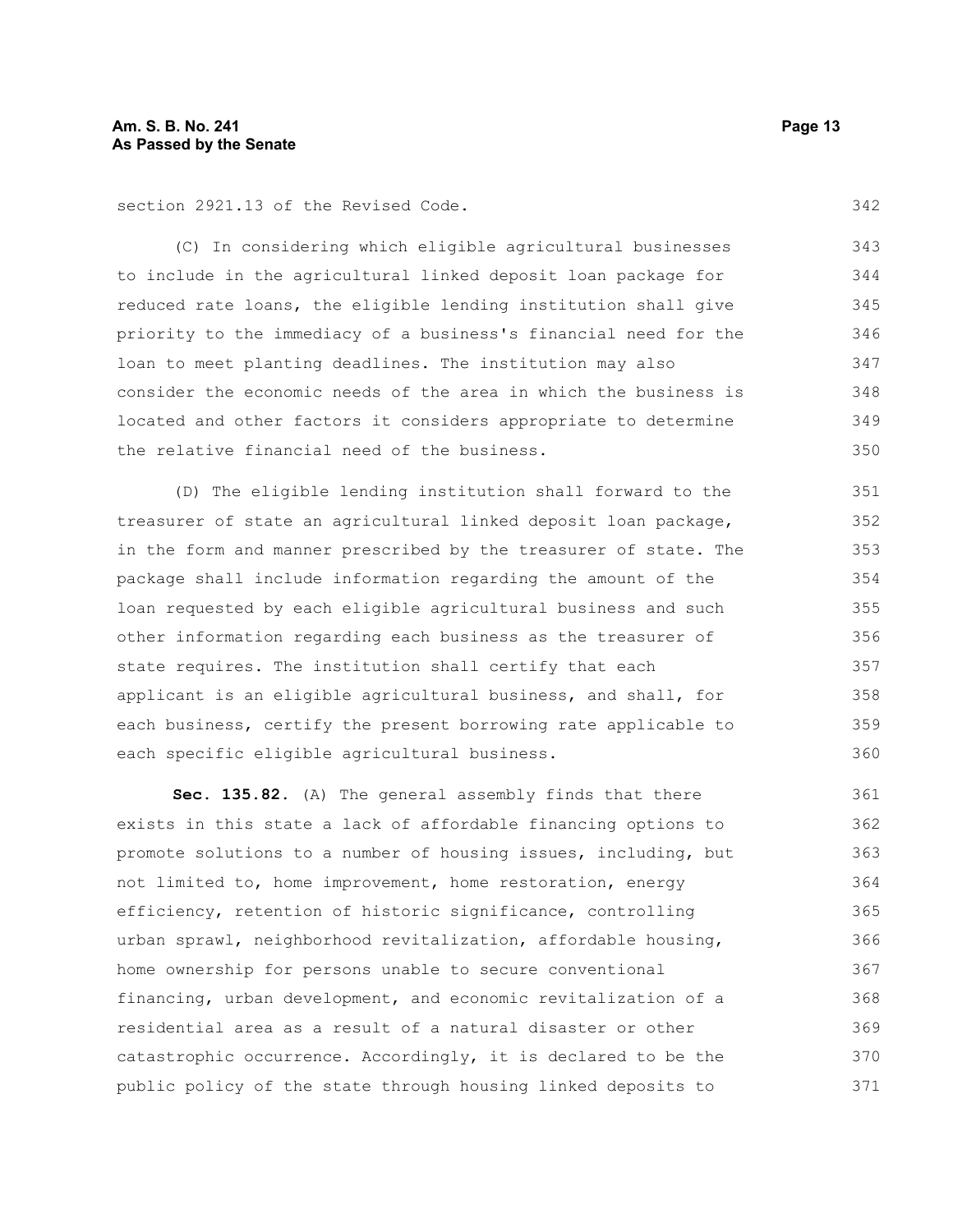create an availability of lower cost funds to inject needed capital into local residential communities. 372 373

(B) Pursuant to the findings and declarations of division (A) of this section and subject to the amount authorized to be invested in linked deposits pursuant to sections-section 135.63 and 135.631 of the Revised Code, both of the following apply: 374 375 376 377

(1) Housing linked deposits are authorized under which the state partners with eligible governmental subdivisions in accordance with section 135.83 of the Revised Code to provide, pursuant to section 135.84 of the Revised Code, an availability of lower cost funds for lending purposes that materially will contribute to the solutions addressing housing issues, described in division (A) of this section, across the state. 378 379 380 381 382 383 384

(2) In the absence of an eligible governmental subdivision linked deposit program, the treasurer of state may develop an application process and procedures and eligibility requirements for participation in a housing linked deposit program that provides, pursuant to section 135.84 of the Revised Code, an availability of lower cost funds for lending purposes that materially will contribute to the solutions addressing housing issues, described in division (A) of this section, across the state. 385 386 387 388 389 390 391 392 393

**Section 2.** That existing sections 135.143, 135.71, 135.73, and 135.82 of the Revised Code are hereby repealed. 394 395

**Section 3.** That sections 135.631 and 135.731 of the Revised Code are hereby repealed. 396 397

**Section 4.** The amendment of sections 135.71, 135.73, and 135.82 and the repeal of sections 135.631 and 135.731 of the Revised Code in this act are hereby declared to be an emergency 398 399 400